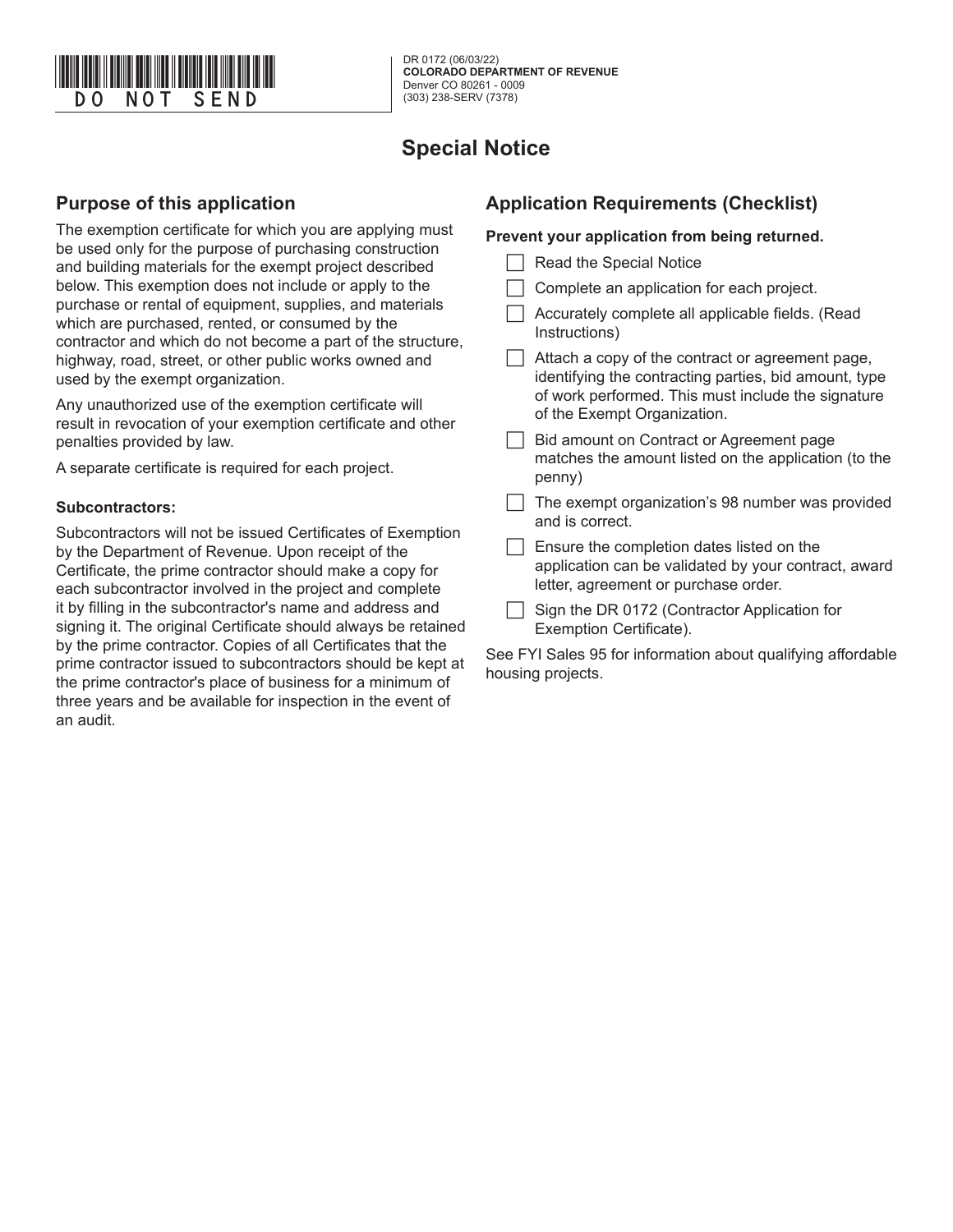

DR 0172 (06/03/22) **COLORADO DEPARTMENT OF REVENUE** Denver CO 80261 - 0009 (303) 238-SERV (7378)

## **Form Instructions**

**Accurately complete all applicable fields. Additional information for specific fields is available below.**

## **Contractor Information:**

## **Colorado Withholding Account Number**

A Colorado Account Number (CAN) should be provided in this field. If your company does have a (CAN) review the options listed below. Applications that are left blank or list N/A will not be processed.

#### **Subsidiary:**

This box is marked when a subsidiary is using the parent's withholding account number (only when it does not have its own.) Provide the parents CAN.

#### **Subcontractor:**

This box is marked when a contractor does not have employees of their own and outsources their employees through a subcontractor. List the subcontractor or subcontractors name and CAN(s).

#### **Staffing Agency:**

This box is marked when a contractor does not have employees of their own and outsources their employees through a staffing agency. Provide the Staffing Agency's name and CAN.

#### **No employees/no subcontractors**

For contractors with no employees, no subcontractors/ staffing agencies:

Write no employees in the (CAN) box and provide an explanation. For example, I have no employees or subcontractors and perform all of the work myself.

## **Attachment Required**

Contract (agreement, purchase order, award letter)

Each application must include a copy of the contract or agreement to include the following information:

- The type and scope of work
- Bid amount (the same amount to the penny should be listed on your application)
- Project start and estimated completion dates.
- Is signed by contracting parties involved in the project including the exempt organization.

## **Exemption Information: Exempt Organization's Number**

An exempt organization's Colorado exemption account number will begin with a "98".

Contact the exempt organization to obtain or verify this information prior to submitting your application.

Failure to provide this number will cause your application to be rejected.

### **Scheduled Construction Start and Estimated Completion Dates**

Enter the start and completion dates in these fields. Ensure the completion dates listed on the application can be validated by your contract, award letter, agreement or purchase order.